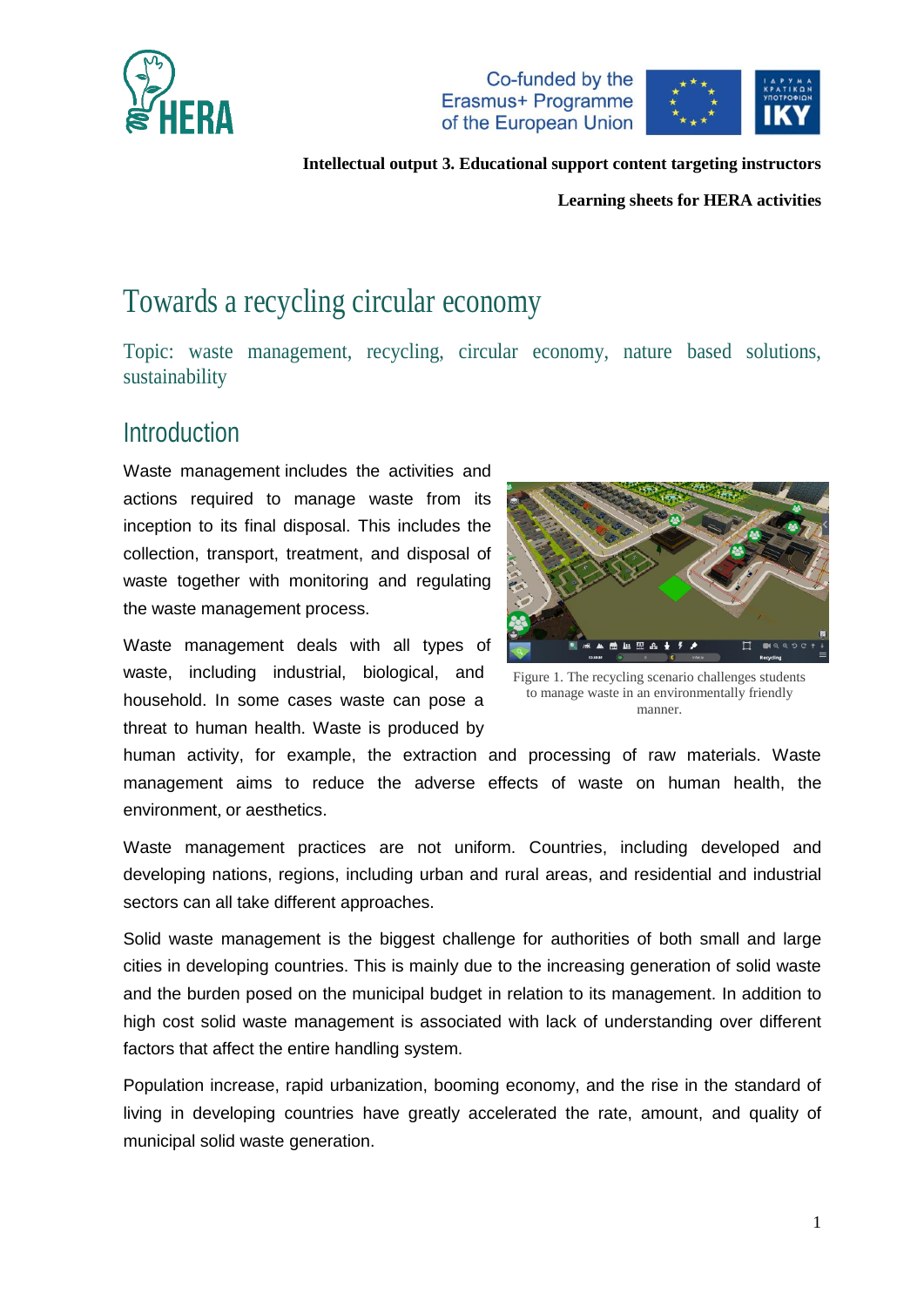

Co-funded by the Erasmus+ Programme of the European Union



#### **Intellectual output 3. Educational support content targeting instructors**

#### **Learning sheets for HERA activities**

This learning scenario is inspired on the processes currently being implemented in most countries towards the creation of an increasingly circular economy, where inputs are recovered at the end of the product life cycles. It is an alternative to the prevailing linear economy model, in which the final destination of the products is not managed in any way other than transfer to landfill. The process of recovering the inputs used to generate new products requires a global change in vision and involvement throughout society. In addition it is also needed the investment of a significant amount of resources to design, create, and maintain infrastructures that allow the recovery of the inputs used in the products once they reach the end of their use (or their useful life), reintroducing them into the production processes of those same products, other related products, or reusing them in various ways. This game scenario transfers the recycling and circular economy problem in a simplified way to young students to sensitize them, on the one hand, and to contribute to their training for decision-making in environments of high complexity, uncertainty and social impact.

### **Context**



Figure 2. Students work with a city with basic infrastructures to add waste management services.

The game is situated in the context of a city intended to develop a new recycling program. A selective collection system based on two different types of residues will be implemented distinguishing among: organic waste, and the rest of garbage. Of course, there is the option of waste that may be discarded directly to the landfill. The goal of the team is to minimize the amount of garbage that goes to the landfill.

Four roles are foreseen that students will play

simultaneously, each one with its own objectives to fulfill, which is based on approaching the theoretical limit as closely as possible.

The four roles are:

#### **Role 1: Garbage manager**

The garbage manager is public representative responsible for the management of garbage in the local public administration. Her objective should be to minimize the garbage sent to landfill. He can build or destroy public recycling infrastructures such as areas where garbage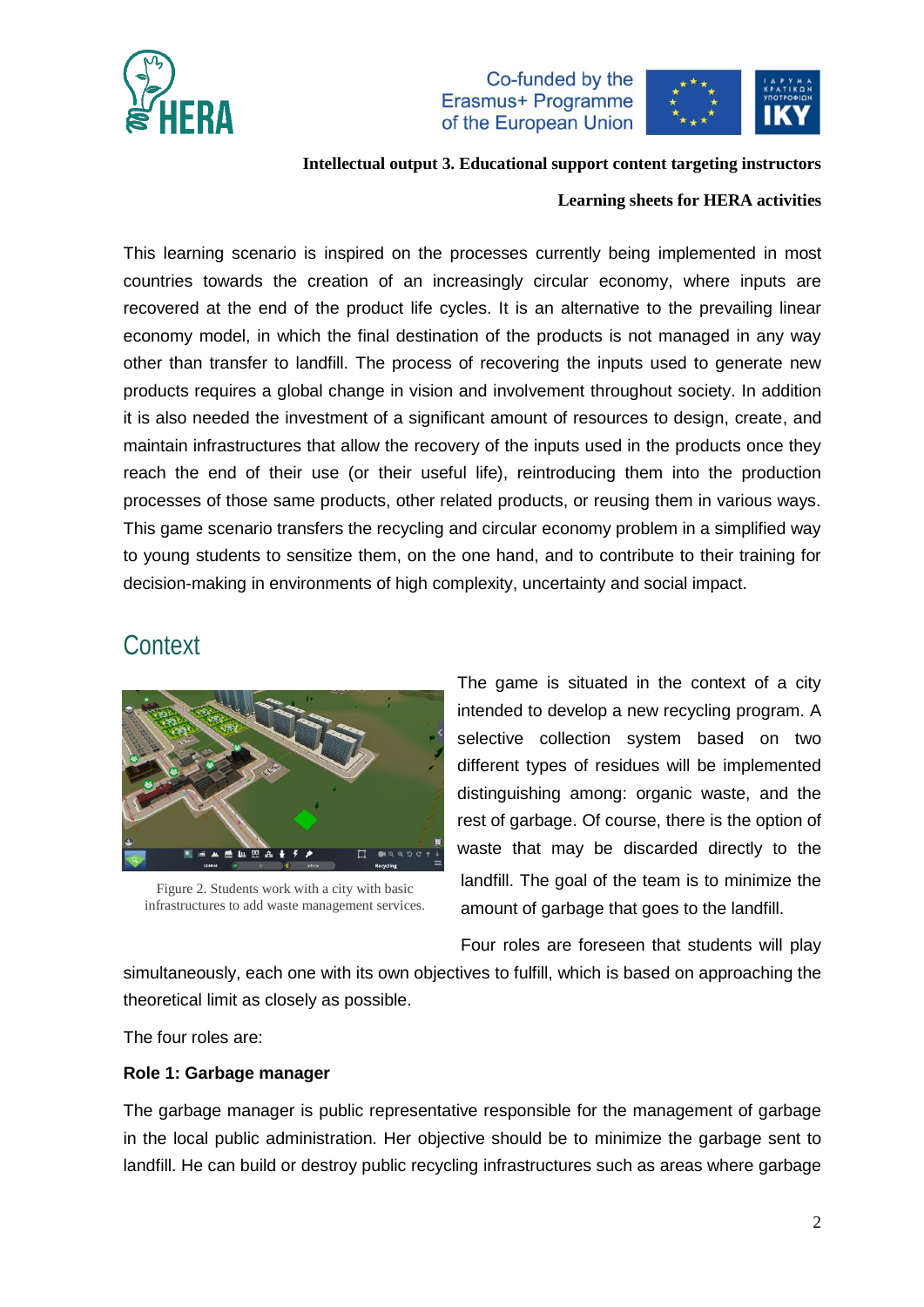





#### **Learning sheets for HERA activities**

containers can be located around the city but has to manage a limited budget. If not enough garbage collectors are available a public health problem can appear.

#### **Role 2: Recycling manager**

The recycling manager is a representative of a recycling consortium whose objective is to maximize the results of the consortium. This can create and destroy the consortium recycling infrastructures that are actually recycling plants for different types of waste and take decisions on the number of garbage trucks to deploy and their routes. The consortium also sells recycled products to final consumers, particularly organic and organic compost or compost to local producers of organic products. The activity depends on the amount of garbage collected in an appropriate way and the potential consumers of recycled products.

#### **Role 3: The city mayor**

The city mayor aims to maximize the health and happiness of citizens, especially in this case by promoting recycling through communication campaigns. This role decides the budget that will be invested in recycling in the municipality and will be able to build and destroy public infrastructures such as roads and power plants and also allocate space for local ecological markets.

#### **Role 4: Consumer and recycling association representative**

The consumer and recycling association representative must ensure that local producers have the maximum possible benefits. The person undertaking the role will be able to create and destroy ecological gardens and farms that can be sold in local markets.

The following picture demonstrates the activities of each role and the interaction between them.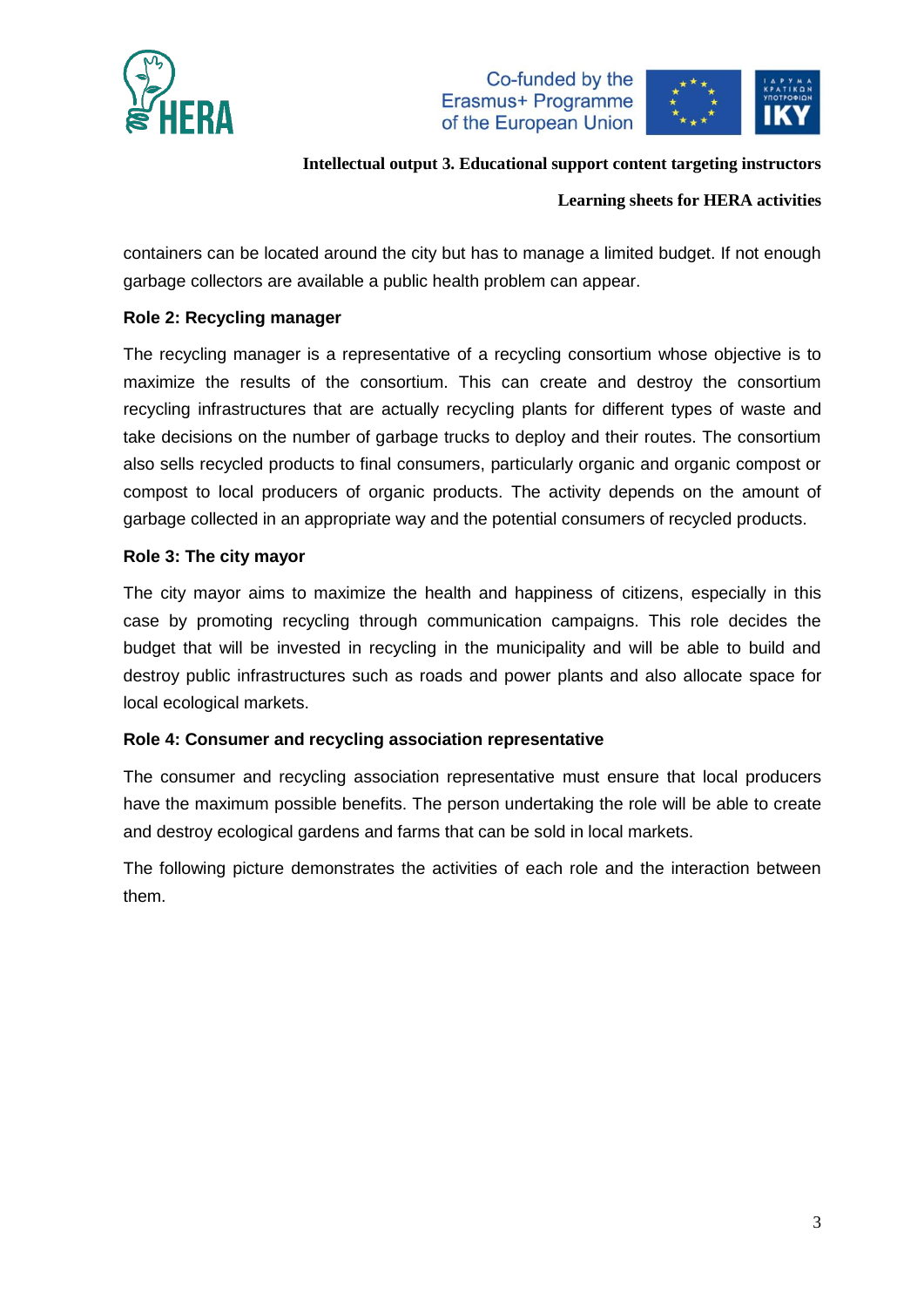



#### **Learning sheets for HERA activities**



Figure 3. Scenario initial and final states.

There are some dependencies among the different roles. The number of recycling points will determine the action of the person in charge of the consortium that will operate the recycling plants and which will therefore be conditioned by the distance to the collection points. Local producers of organic products will also be conditioned by the distance to the collection points.

The location of the ecological gardens and farms will determine the action of the mayor because he must presumably decide that the places where the markets are held are close to those production spaces and also to the final customers, who will be the inhabitants of the city. The municipality's recycling budget affects all 4 roles that have to balance their expenses.



Figure 4. The starting city includes rich amenities, such as cultural services in the form of museums and sports facilities.

# Learning goals

Upon completion of the activities students will: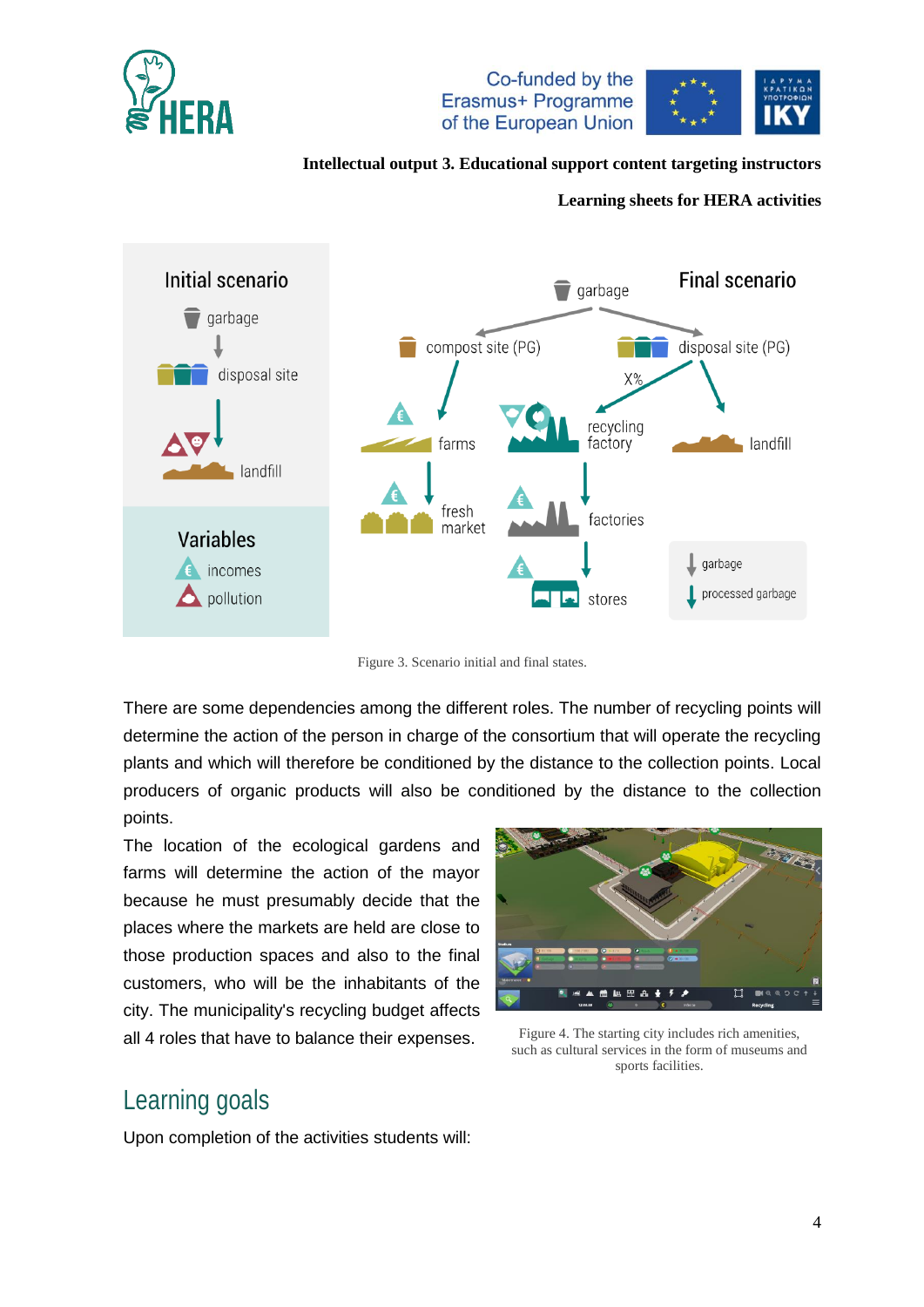





#### **Learning sheets for HERA activities**

- Understand the connections between environmental, social and economic aspects of everyday life.
- Have experienced how to achieve cooperation between different parties with different goals and needs.
- Built competence in taking an integrative approach in managing the waste in a city.



Figure 5. The starting city further includes industrial infrastructure, such as organic and commerce farms.

 Have created the conditions necessary for navigating the challenges modern society and environmental changes pose for the public and private sector.

### **Prerequisites**

Students need a basic understanding of recycling and waste management principles.

# Audience

The activity targets general audiences in engineering and economics, challenging students to explore alternatives in waste management that help preserve the environment and promote quality of life.

# Core concepts

- **Recycling points**. To simplify, the installation of containers will be carried out at recycling points that will be placed in the different points. Each container has cost and a certain capacity both in volume and weight. There are two main types of waste that initially go to the landfill:
	- o Organic waste, which must be deposited in the compost container.
	- o General waste, which must be deposited in recycling plants.
- **Recycling plants**. They have a cost and a certain capacity to process waste of a certain type. Therefore, there should be a plant for each type of waste. They will be operated by the consortium of companies that the municipality has chosen for it.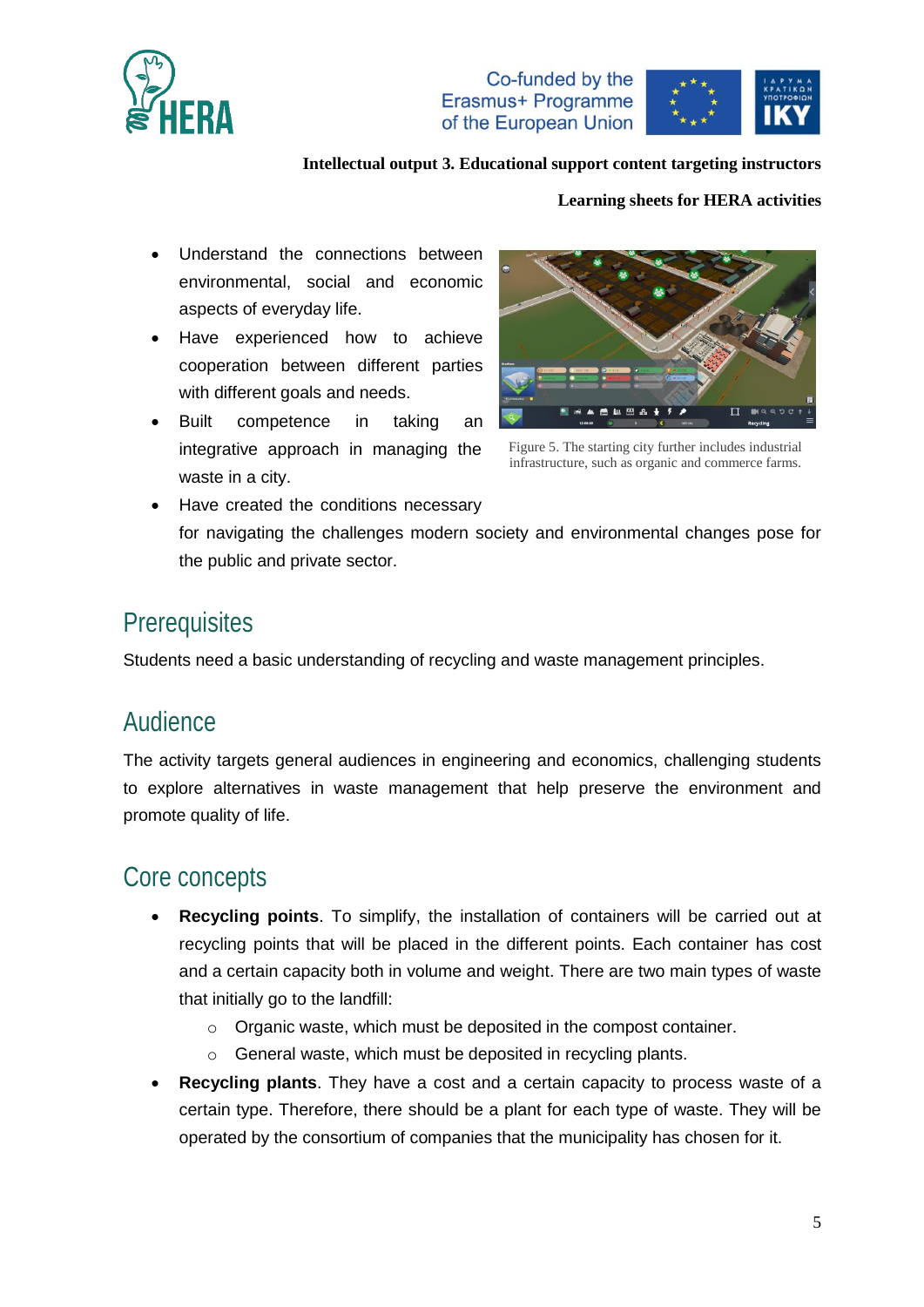



#### **Learning sheets for HERA activities**

- **Ecological farms**. Managed by farmers or ecological concerned citizens, they will have a cost and a production capacity of ecological products. These products will have a unit cost related to the management of the fertilizer transport, and their transport to local markets. The kind of land and the availability of natural water supplies could be considered in the calculation of production costs.
- **Markets and stores**. They will be held in places decided by the industry and commerce representative with the approval of the city mayor. They have a cost, but will also involve benefits if they become a place where producers and consumers can meet and take advantage of the recycling program.

# Class activity

- 1. The teacher presents the problem to the class and introduces the scenario and game.
- 2. The students discuss in order to understand the problem and define possible solutions. They further discuss in order to understand the parameters that define success, such as achieving

reducing pollution as much as possible with an overall objective of achieving zero-waste, taking into account city plans



Figure 6. The starting city includes educational organizations in the form of schools and universities.

that may limit the locations on which students may install waste management buildings, the available budget, and more. They further discuss the limitations set in the scenario such as restricted budgets, availability of locations for installing recycling installations and how these influence the capacity of proposed waste management building, diverse waste management techniques and related costs, and more.

3. The students are encouraged to come up with as many ideas as possible through brainstorming. Techniques of design thinking may be used to promote innovative thinking, brainstorming, sharing are building upon each other's ideas, and thinking from the perspective of city inhabitants in terms of designing an environmentally sound solution to waste management.